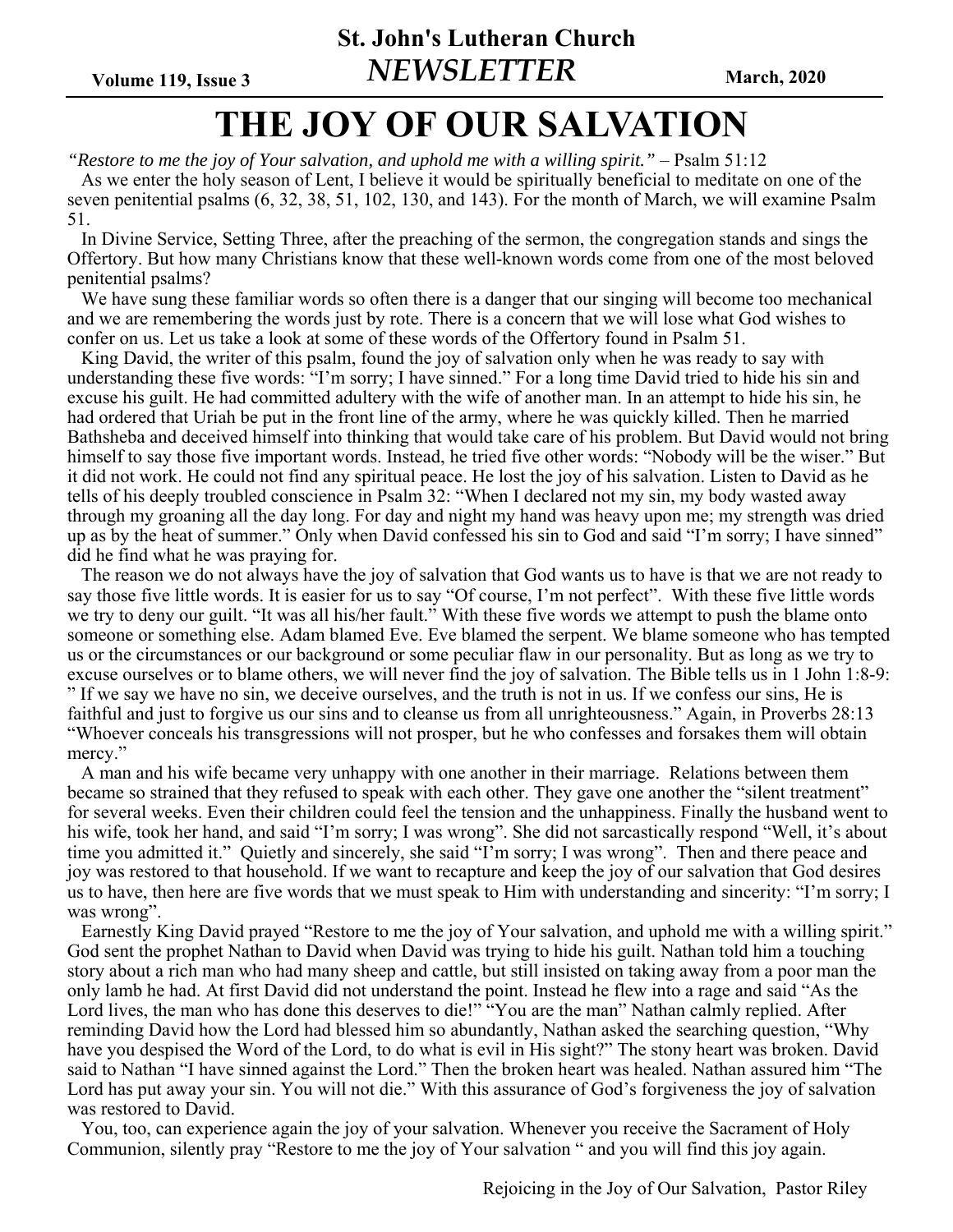

# **"Three Little Words"**

 In the Gospel accounts of Jesus' passion, there are several striking three-word phrases, such as "Love one another," "Watch and pray," and "It is finished." This Lenten season, Pastor Riley will help you gain a greater understanding of powerful words like these under the theme "Three Little Words". It is his prayer that as we "unpack" these phrases, you will discover the rich meaning and purpose of God's inspired Word, even in the smallest pieces of dialogue. The morning mid-week service begins at 11:00 a.m. with a light lunch following. The evening mid-week service begins at 6:00 p.m..

Imposition of Ashes & Holy Communion February 26th :  **"Is It I?"**  *Matthew 26:20-25* 

Ash Wednesday

March 4: **"Love One Another"** *John 13:31-35* March 11: **"Watch and Pray"** *Matthew 26:35-41* March 18: **"I Am He"** *John 18:3-9* March 25: **"What Is Truth?"** *John 18:33-40* April 1: **"Take Him Away!"** *John 19:14-18 HOLY WEEK:*  Palm Sunday, April 5: **"Save Us Now!"** *Matthew 21:1-11* 

Holy Thursday, April 9: **"Take and Eat; Take and Drink"** *Matthew 26:26-28* (Individual Confession and Absolution with Holy Communion, Stripping of the Altar) Good Friday, April 10: **"It Is Finished!"** *John 19:28-30* 

Easter Vigil, Saturday, April 11 Easter Sunday, April 12: **"He Has Risen!"** *2 Timothy 2:8*



*Presented By The 'Soli Deo Gloria' Concert Series At St. John's*

*Saturday: April 25, 2020- 3:00PM*

 Bálint Karosi, composer and organist has won first prizes at the J. S. Bach Competition in Leipzig, the Dublin and Miami International Organ Competitions, the Improvisation Competition of the University of Michigan and the recipient of the 2014 Charles Ives Scholarship for composition by the American Academy of Arts and Letters. He has performed at Saint Sulpice in Paris, the Saint Thomas Church and Gewandhaus in Leipzig, the Matthias Church and National Concert Hall in Budapest, the St Petri Dom in Bremer Dom and has been the featured organist for the 500th Anniversary of the Reformation at the Cathedral of the Saint John the Divine in New York City. He has recorded five CDs, including two critically acclaimed albums; *Clavier-übung III* by J. S. Bach, featuring the period vocal ensemble Canto Armonico in 2014 and die *Kunst der Fuge* on organ, harpsichord and clavichord.

 In 2015 Bálint was appointed as Cantor at Saint Peter's Lutheran Church in downtown Manhattan, where he oversees an ambitious classical music program. Prior to this appointment, he served as Minister of Music at First Lutheran Church of Boston for eight years, where he founded and directed the acclaimed "Boston Bach Birthday," a daylong celebration of the composer's birthday.

 Bálint has completed his doctoral studies in composition at Yale University. He holds a



Master's degree and an Artist Diploma from the Oberlin Conservatory, two Master's degrees from the Liszt Academy in Budapest (in clarinet and organ performance), and two Prix de Virtuosités from the Conservatoire Supérieur de Genève in Switzerland.

 He has taught music theory at Yale University, organ and improvisation at Boston University, the University of Massachusetts Boston and Oberlin Conservatory. He regularly gives concerts in the United States and in Europe, masterclasses on improvisation and hymn playing.

#### *Thrivent Notes:*

The Thrivent Choice THRIVENT Dollars for 2019 *must be allocated by March 31, 2020 or be forfeited*.

 St. John's would like to ask you to allocate your Thrivent Choice Dollars to St. John's Lutheran Church. Last year these donations helped with improvements to the church, provide meals for the Westfield Soup Kitchen, Church float, Westfield Gardens Christmas Tree, donations to Forum House, coffee hour supplies, Stockings and Christmas Cards for Soldiers, Wreaths Across America, sponsor two children in Gbarnga for schooling, etc. Please log-on to www.Thrivent.com to allocate these funds or call Thrivent at 1-800-847-4836, or call Louise at Jim Shuttleworth's office at 413-525-9165, or see Jane McClure for assistance.

 Reminder, for the Action Team program, benefit members are eligible for two Action Team submissions/awards (\$250 each); associate members are eligible for one Action Team submission/ award for \$250. Please try to be as detailed and specific as possible when submitting a request. This will help to get your application approved quickly. See Jane McClure if you need any ideas about projects to be funded.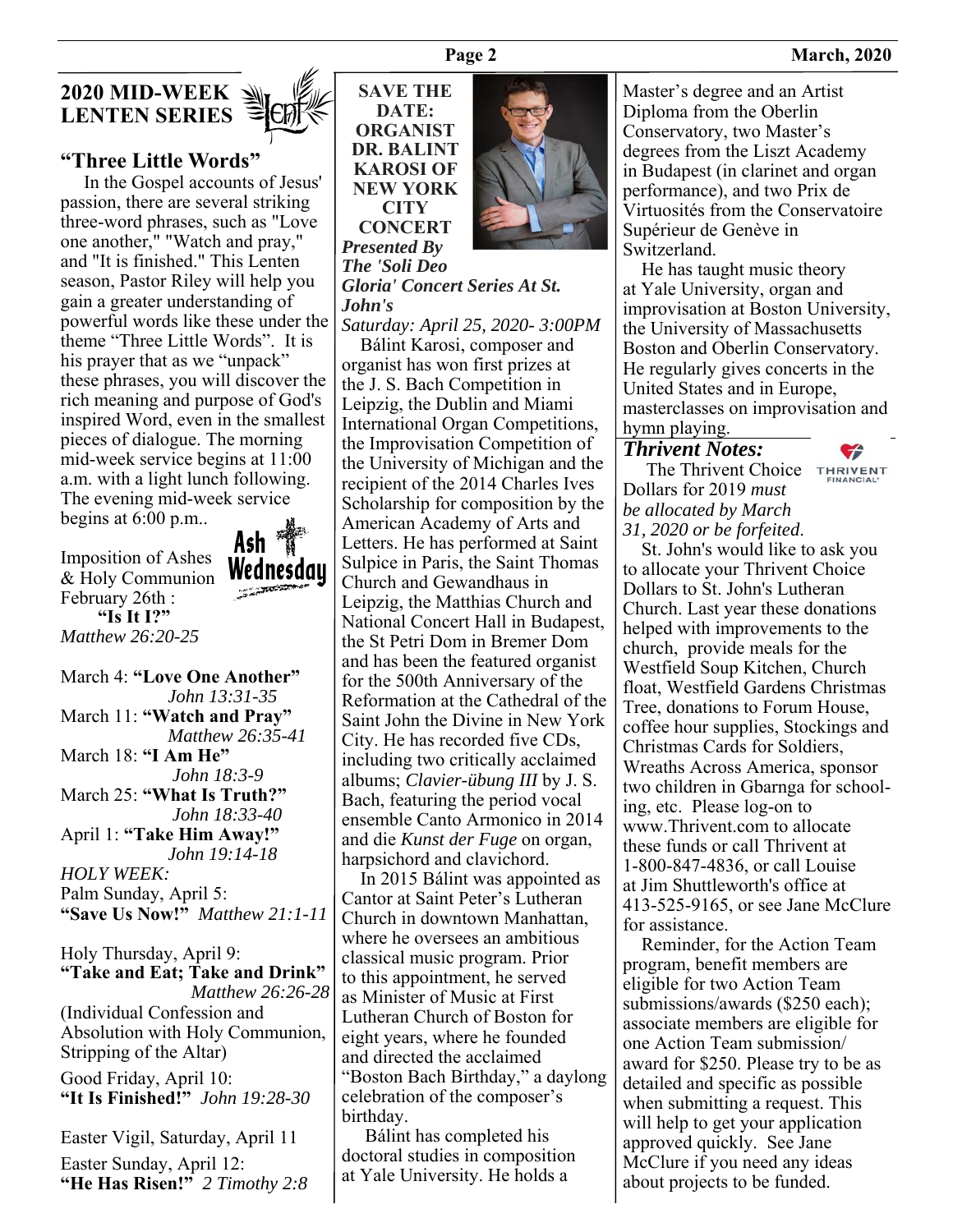

**BACH** 



#### **BIRTHDAY CELEBRATION MARCH 21ST, 2020 First Lutheran Church of Boston**

 The music of Johann Sebastian Bach is unquestionably the high water mark of the Lutheran musical tradition. Every year on the Saturday closest to Bach's birthday, First Lutheran Church of Boston celebrates this musical giant and his myriad contributions to music and to the faith with the Boston Bach Birthday. Begun in 2009, this exciting event consists of a day-long celebration of Bach and his music, both sacred and secular.

 While the day's programs center around the outstanding Richards, Fowkes & Co. organ that graces First Lutheran's nave, the Boston Bach Birthday additionally features talented instrumentalists and vocalists from the Boston area in solo, chamber, and ensemble performances. Naturally, the majority of music performed is predominantly Bach's own, though music by Bach's contemporaries and music that reflects his influence finds a welcome place.

 An event geared towards children and their families always takes place in the morning, such as an organ performance of Peter and the Wolf or Casey at the Bat, or the accompaniment of a silent film. Afterwards, children are invited to visit the organ console and to play a few notes themselves. The day frequently includes an address given by a prominent Bach scholar, and past years have featured such luminary figures as Christoph Wolff or Robin Leaver. The day comes to a close with a Lutheran Vespers service modeled after those services Bach himself led at St. Thomas Church in Leipzig in the 1730s and 1740s, featuring one of Bach's cantatas accompanied by a

period orchestra.

An authentic German lunch (\$15) is served in the church undercroft for patrons who wish to take part. The menu varies slightly every year, but typical fare includes sauerbraten, roast pork, sausages, sauerkraut, salad, and giant pretzels. No events are crossscheduled with the lunch, so nobody has to miss out on any music.

Admission is free to the entire day (though donations are gratefully accepted), and patrons are welcome to come and go as they please. Some patrons stay for the whole day, and invariably come away musically satisfied.

If you are interested in attending, please speak with the director of music, Jeff Windoloski, who will be attending and has seats in his car for anyone who would like to join him. (JEFFREY. WIN-DOLOSKI@ gmail.com)

# **Bells? Birds? ...In The Choir Loft?**

You may occasionally hear a strange twinkling or chirping sound coming from the organ. Don't worry, nothing is broken! The sounds you are hearing are two so called "toy stops:" a Cimbelstern and a Vogelgesang. Both of these "toy stops" were mainly found on organs in Germany during the 17th and 18th centuries. The Cimbelstern ("cymbal star") is a wind-driven wheel of high-pitched bells. When it spins, the bells ring continually, adding a climatic sparkle to the music. In the Lutheran liturgical tradition, the Cimbelstern is used at the end of a piece such as the prelude or postlude, or on a verse about the Trinity. A Vogelgesang ("bird song") is simply a pipe that is partially submerged in water. When the pipe is activated, wind bubbles through the water and creates a sound very similar to that of a bird chirping. Indeed, today organists continue to use these stops to enrich the congregations worship and praise of the one true God!

# **COFFEE HOURS**

Volunteers are needed to help host



coffee hours on Sundays following the worship service. The coffee, juice and half & half are provided. All the host needs to do is provide baked goods or snacks, serve after the worship service, and clean up. This time after church allows for wonderful fellowship among our members. There is a sign up sheet located at the coffee hour tables. For questions, please see Linda Slozak.

EASTER FLOWERS: *Order NOW* This year we are offering :



Lilies: Single - \$8.00 Double - \$14.00 Triple - \$20.00 Tulips: 6 inch pot - \$7.00 Daffodils: 6 inch - \$7.00 Hyacinth: 6 inch pot - \$7.00 8"Hydrangea - \$20.00 in blue, pink or white

 If you would like to order flowers that will adorn the altar on Easter, in honor or in loving memory of a loved one, please fill out a flower form located on the round table in the church foyer or call Jane McClure (562-0492) to order or for any questions.

The following have signed up for flowers for the months of March and April:



 March 1 - open March 8 - Caba March 15 - Sienkiewicz March 22– Sienkiewicz March 29 - Ferst Fund April 5 - Caba April 12 - Riley April 19 - Sienkiewicz April 26 – open

If you would like to sign up in the 2020 FLOWER BOOK located on the round table in the church. We can do up to three bouquets per Sunday. The cost per bouquet is \$21.00.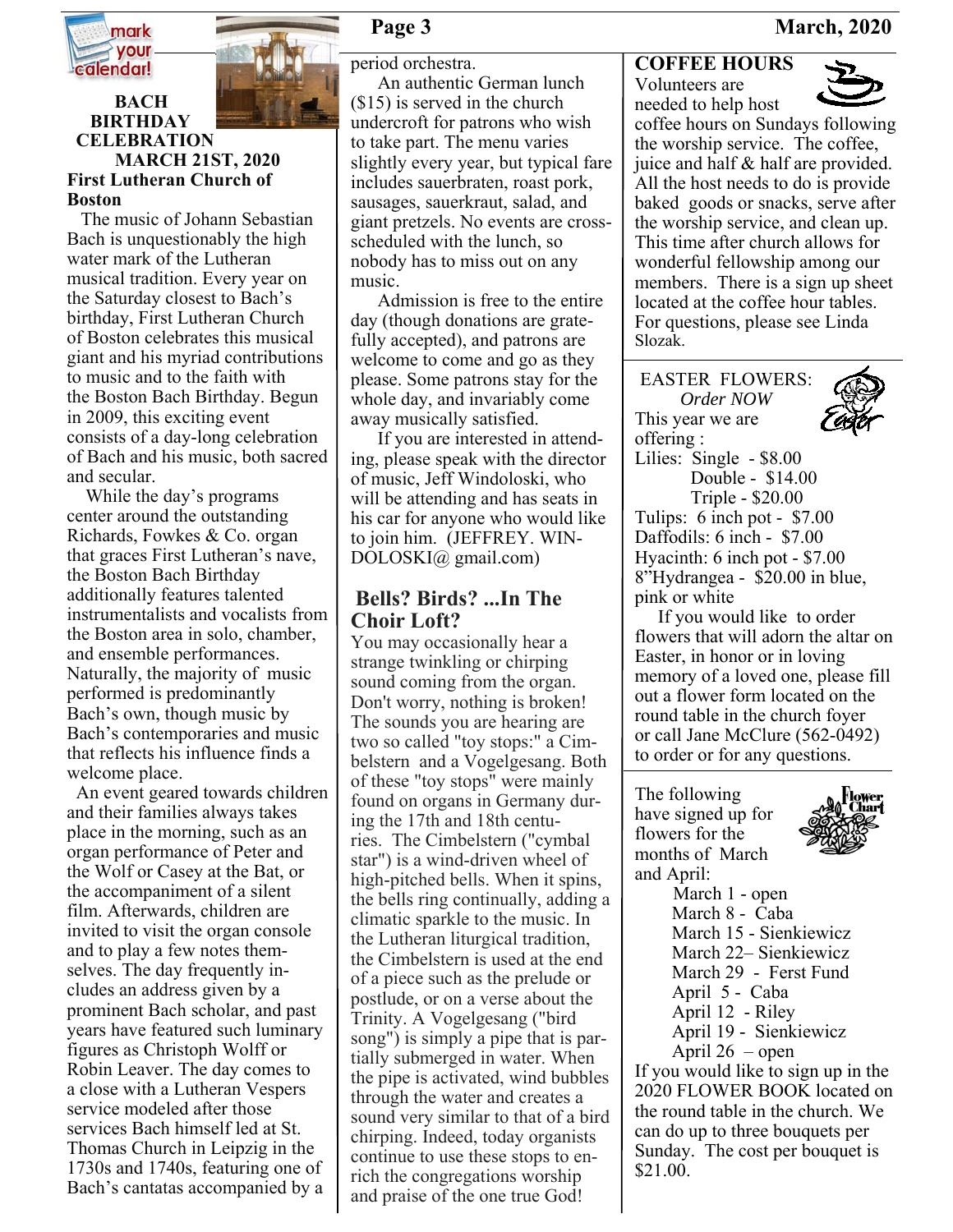# **Page 4** March, 2020

# **EASTER VIGIL SATURDAY APRIL 11 6:00 p.m.**

 This year, for the second time, we will celebrate the Easter Vigil at St. Johns. What is an Easter Vigil? If you're wondering the answer to that question, keep reading. This is for you.

 The Easter Vigil is an evening service celebrated on Holy Saturday, the night before Easter. This year, we will hold our vigil on April 11th at 4:00 p.m. The beginning of the service is unlike anything else we do at St. John's. We will begin gathered around a single flame. Surrounded by darkness, this light symbolizes the light of Christ which breaks the darkness of sin and unbelief. From that light, we'll light the paschal candle. That's the big tall white candle that normally rests on its stand by the lectern, which represents the presence of Christ with His people. Once the candle is lit, we will proceed into the church in darkness. As the pillar of fire led the people of Israel out of Egypt and through the wilderness to the Promised Land, the paschal candle leads us in to the church.

 Once this is completed, we will light individual candles from the pascal candle. At the Good Friday Tenebrae service, the sanctuary gradually was darkened to signify the darkness of sin and the solemnity of the crucifixion of the Light of the world. The Easter Vigil acts correspondingly. We begin where we left off on Good Friday, in darkness, but more light is gradually introduced into the sanctuary as we begin the celebration of Jesus' resurrection and his victory over sin and death. It will also be the first look at the sanctuary that is decorated for Easter. We come into darkness, but as the lights are lit, we get our first glimpse of the glory of Jesus' victory over the grave.

Next, there will be a series of

readings. However, expect longer portions of Scripture than we typically hear on a Sunday. The Old Testament Israelites celebrated Passover to remember how God delivered them from slavery to Pharaoh in Egypt, even many generations after the Exodus. But, it was more than just cognitive reflection. By reenacting the Passover meal, they weren't just recalling something that God did a long time ago, they were remembering and reenacting *their story, the story of God's* salvation that he had called them into. Similarly, at the Easter Vigil we read of some of the key events in the history of God's people as *our story, the story of salvation and deliverance from sin in Jesus that He has called us into.*

 After the readings, we will have a time of remembrance of our baptism. We were brought into the people of God, out of darkness and into light, by our baptism. In baptism we were buried and raised with Jesus to new life. The Easter Vigil is a wonderful time to reflect on our baptism, which made us a part of God's own people. Then, we will have a time of responsive prayer. Following this the altar will be dressed into its Easter paraments and the lights to the sanctuary are returned and the organ renders music of trumpet celebration heralding the resurrection of Jesus. We will remember that "Christ our Passover lamb has been sacrificed" (1 Cor. 5:7), as we celebrate the victory of his death and resurrection!



#### **INTERESTED IN SINGING WITH THE CHOIR FOR HOLY WEEK AND GHOIR EASTER?:** Starting



on Wednesday, March 3, St. John's Choir will begin to rehearse music for Palm Sunday, Good Friday and Easter Sunday. No music reading ability required to join ... we are always looking for new singers! If you are interested, speak with Jeff Windoloski following the service or join us this coming Thursday at 7:00 p.m. for our next rehearsal.

**CHOIR & CHIMERS:** Reminder on March 3, rehearsals will resume at their normal times starting Chime Choir at 6:30 p.m. in the music room and Adult Choir at 7:00 p.m. in the lounge.

# **WinGS: Women in God's Service**

The next WinGS



meeting will be March 14th at noon with a luncheon being served in Room 8. At the meeting, discussions will take place for Easter cleaning preparations, Tag Sale ideas, German Supper plans and voting on which mission to support for the upcoming months.

 Mark Your Calendar for the showing of The Passion at 2:00 p.m. on Saturday, April 4.

 First Lutheran Church in Holyoke Ladies' Guild has invited the WinGS group to see "The Broadway Question" (the school musical from last May) on Saturday, March 14th. Popcorn and drinks will be served. First Lutheran Ladies Guild have also invited school families who were unable to attend last year or who are new to the school this year.

 This year's musical, "Rolling Thunder," will be on May 15th at 7:00 p.m. It's another original. It takes place in a nursing home with lots of different characters. On March 14th, a synopsis will be shared. The premise is very funny.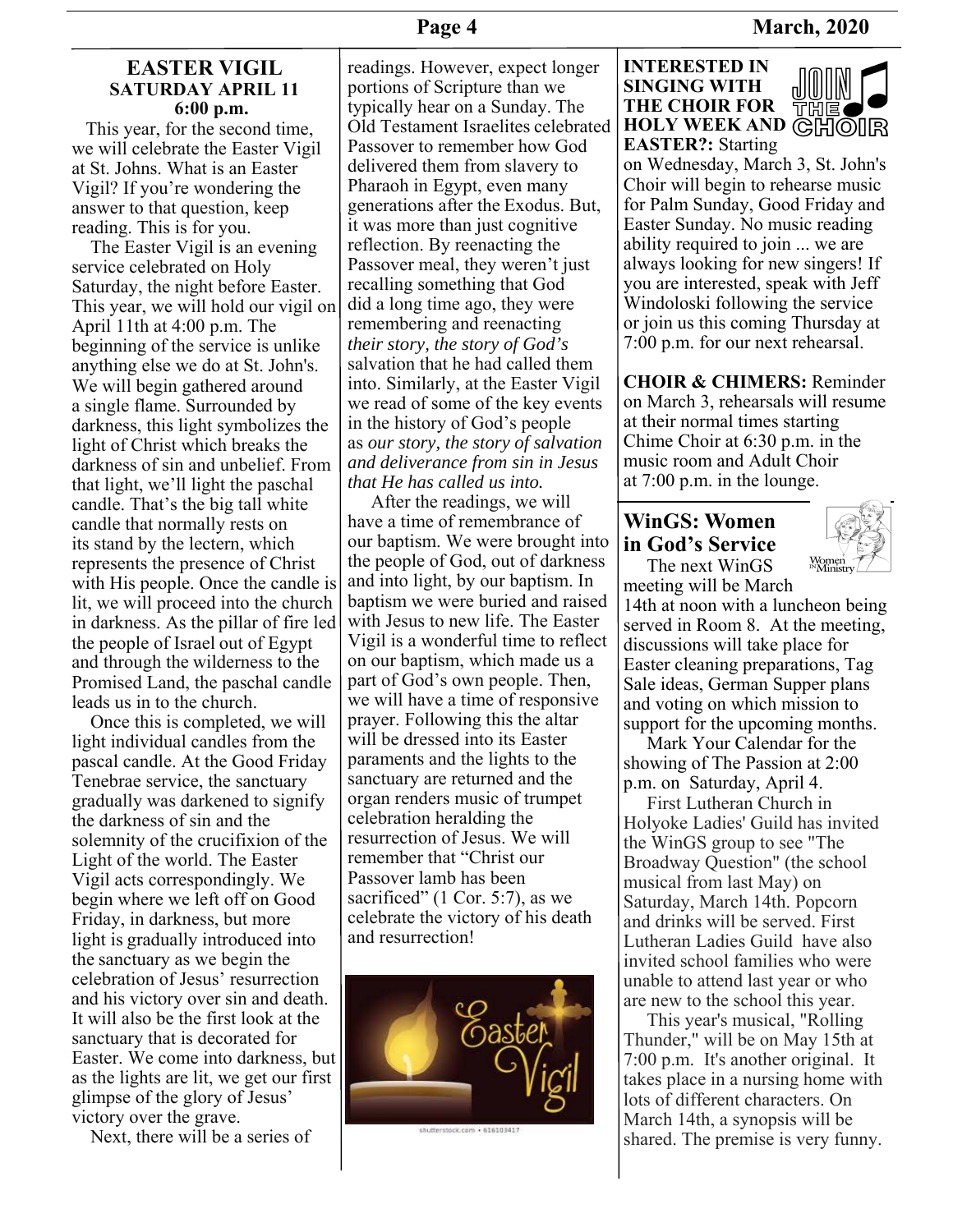### **Page 5 March, 2020**





**TRAINING** *Sponsored by (ACS) The American College of Surgeons Committee on Trauma* March 28<sup>th</sup> or May 2<sup>nd</sup>  **At 10:00 a.m. 1 HOUR CLASS Advance Sign-up Required**  *SIGN UP SHEET IN NARTHEX*

 The top cause of preventable death in mass casualty incidents is bleeding, and approximately 20% of people who have died from traumatic injuries could have survived if someone near had been able to provide quick bleeding control. In an effort to help prepare St. John's parishoners to help someone who has been injured, we will be offering a Stop The Bleed class free of charge to congregants. Jeff Windoloski will train members on what to do in a trauma situation, how to properly apply tourniquets, and how to use the supplies you have at hand to potentially save a life. "In trauma situations, the only thing worse than a death is a death that could have been prevented," said Tomas Jacome, MD. We want to equip our community with the knowledge and supplies to save lives if they are in a position to before paramedics arrive on the scene of a trauma or mass casualty incident.

### **Volunteers** are

needed to care for the altar during the upcoming months in



2020. This past year, we were short of help. Please consider offering your time to help our church with this activity. If you cannot do a full month, two weeks will be fine. This activity doesn't take a lot of time and is very easy to do. Men, women, and teens are welcome. Training will be provided for those who are interested. For questions, contact Jane (562-0492).



 Did you know that each Sunday morning before our Worship service, there are about 1,000 people who listen on the radio to our service from the prior week? When we sit in the pews we can look around and see maybe 40 or 50 folks on a good Sunday. What we don't see is the people who "hear the Word" via radio or the internet. So, the next time you're attending Worship look around and imagine all the people we reach who might not be sitting in our sanctuary.

 Each Sunday afternoon parts of that morning's Worship service are shared with a local radio station and uploaded to our website. If you missed church due to illness or another commitment you can still enjoy the service. Just log onto http://stjohnswestfield.org; links to the broadcasts and the weekly bulletins are on the main page.

 Broadcasts can be heard each Sunday at 7:30 a.m. on WHYN (560 AM). The cost for the program is now \$125 per week. If you are interested in sponsoring a broadcast (or a part of a broadcast) in memory of or in honor of anyone please call the church or sign up on the sheet outside the office door. Donations of any amount are welcome. Additionally, we have posted previous weeks' broadcasts on our website along with the associated bulletin. If anyone would like a CD copy of any radio broadcast, please contact Bill Schneeloch 860-604-5264 or e-mail at radio@ stjohnswestfield.org with any questions.

 Thanks to all who support this ministry !



my house, we will serve the Lord. - Joshua 24:15



 We have a shipment to Kyrgyzstan on February 27. Typically, the time between Christmas and Easter, Orphan Grain Train doesn't do many shipments. However, we still meet every Monday to do packing and sorting. If you're interested, please contact Bill Schneeloch. Usual time is from about 9:00 a.m. to noon. This is at our warehouse at 33 South Main Street in Terryville, CT.

 Your financial support is always needed and appreciated. Checks should be made payable to: Orphan Grain Train, New England Branch. And can be mailed to OGT-NE c/o LCMS-NED, 400 Wilbraham Road, Springfield, MA 01109

*Please keep OGT in your prayers.* 

**LWML MITES**  Any loose change, dollars, or even checks are accepted in our MITE JAR located at the round table in the



foyer each Sunday. There are also MITE boxes for home use in the church office. The list of MITE Projects is posted on the WINGS bulletin board in the foyer. Great and mighty things are being done with our change. Remember that the change goes to the New England District as well as International projects chosen by the LWML to support.

 If you know anyone who would love to have a prayer shawl to wrap themselves in God's



love as they battle health issues, please speak to Pastor or Doris Love. Also we have yarn available to make prayer shawls, as well as, premature baby hats and blankets to be delivered to BayState NICU.